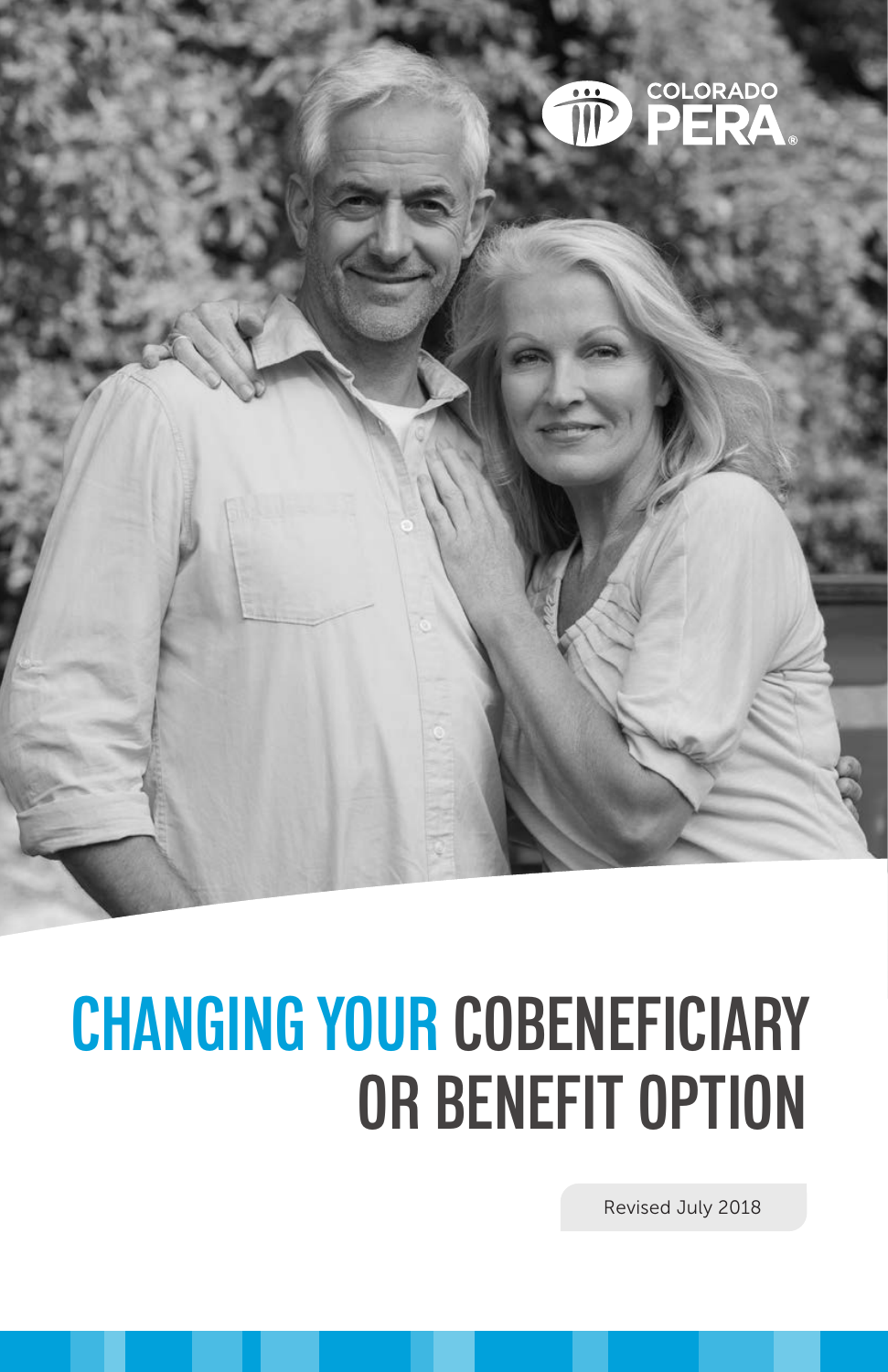## **CONTENTS**

| Cobeneficiary Changes Under<br>the PERA Benefit Structure1 |
|------------------------------------------------------------|
| Cobeneficiary Changes Under                                |
| Suspending Retirement in                                   |
| Suspending Retirement in<br>the DPS Benefit Structure 10   |
| How to Make a Change 12                                    |
| Accessing Your PERA Account 12                             |

On January 1, 2010, the Denver Public Schools Retirement System (DPSRS) merged with Colorado PERA and as of January 1, 2010, DPSRS ceased to exist. If you are a DPSRS retiree, your retirement account is now a PERA retirement account under the DPS benefit structure. Therefore, you may have two retirement accounts with PERA—one under the PERA benefit structure and one under the DPS benefit structure. This brochure has information about changing your cobeneficiary or benefit option for both benefit structures.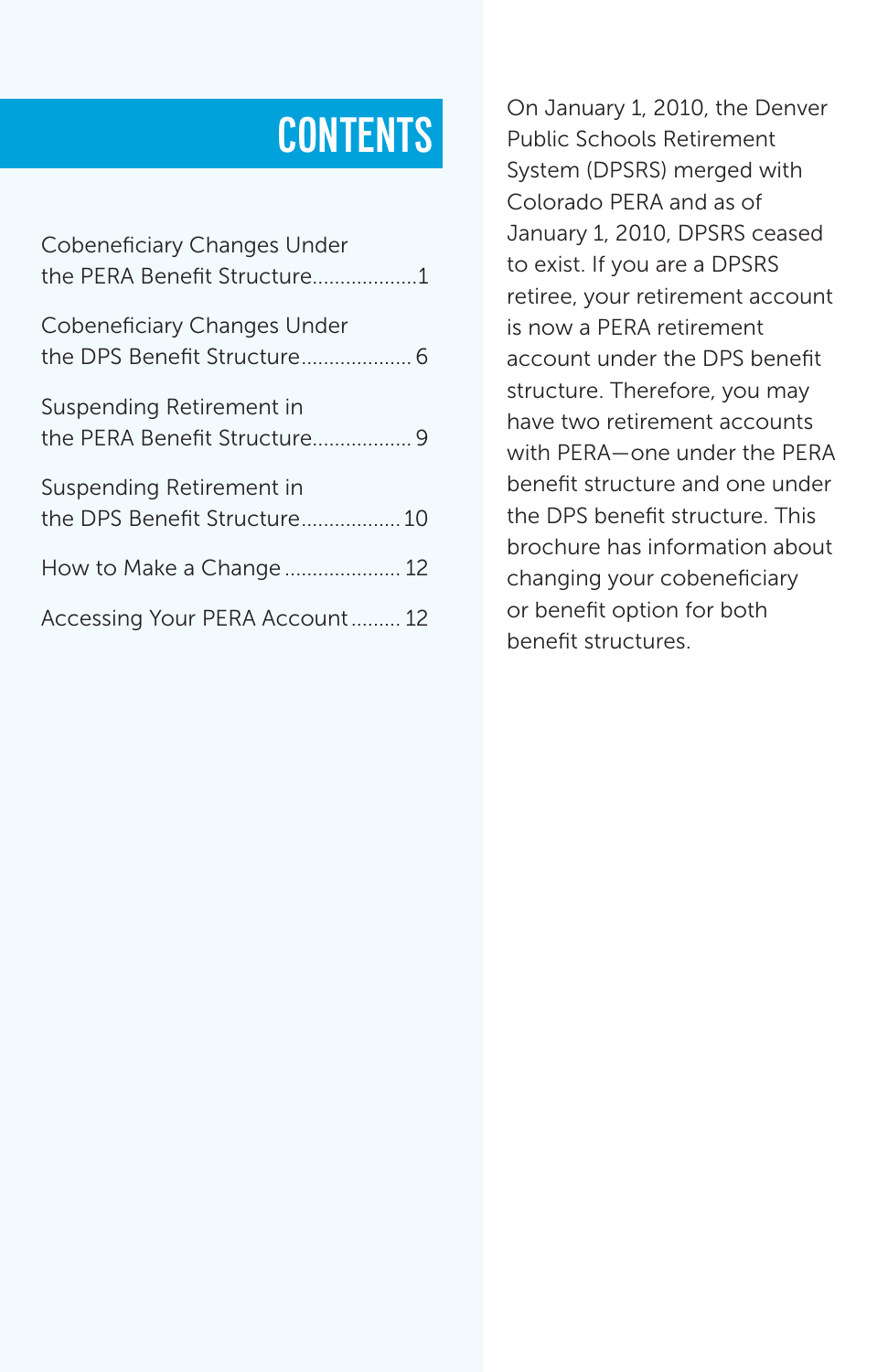

## **COBENEFICIARY CHANGES UNDER THE PERA BENEFIT STRUCTURE**

When you retire, you will choose from one of three options to receive your benefit. All options provide a lifetime monthly benefit for you. If you choose an Option 1 benefit, no benefits will be payable after your death. If you choose an Option 2 or 3 benefit, your cobeneficiary will receive a lifetime monthly benefit after your death. Only one cobeneficiary may be chosen. In some situations, you may be eligible to change your benefit option or cobeneficiary after retirement.

#### IMPORTANT TERMS

Cobeneficiary: The person you designate under PERA benefit structure Options 2 and 3 to receive a continuing monthly benefit after your death. You may name only one cobeneficiary and your selection is irrevocable unless certain conditions apply. See more information beginning on page 3.

If you have a disabled child, you may designate a Supplemental Needs Trust for the benefit of the disabled child as your cobeneficiary. You may not designate any other trust as your cobeneficiary.

Named Beneficiary: The person(s) or entity you designate to receive a lump-sum payment of any remaining moneys credited after all monthly benefits have been paid to you and your cobeneficiary (if a cobeneficiary has been named).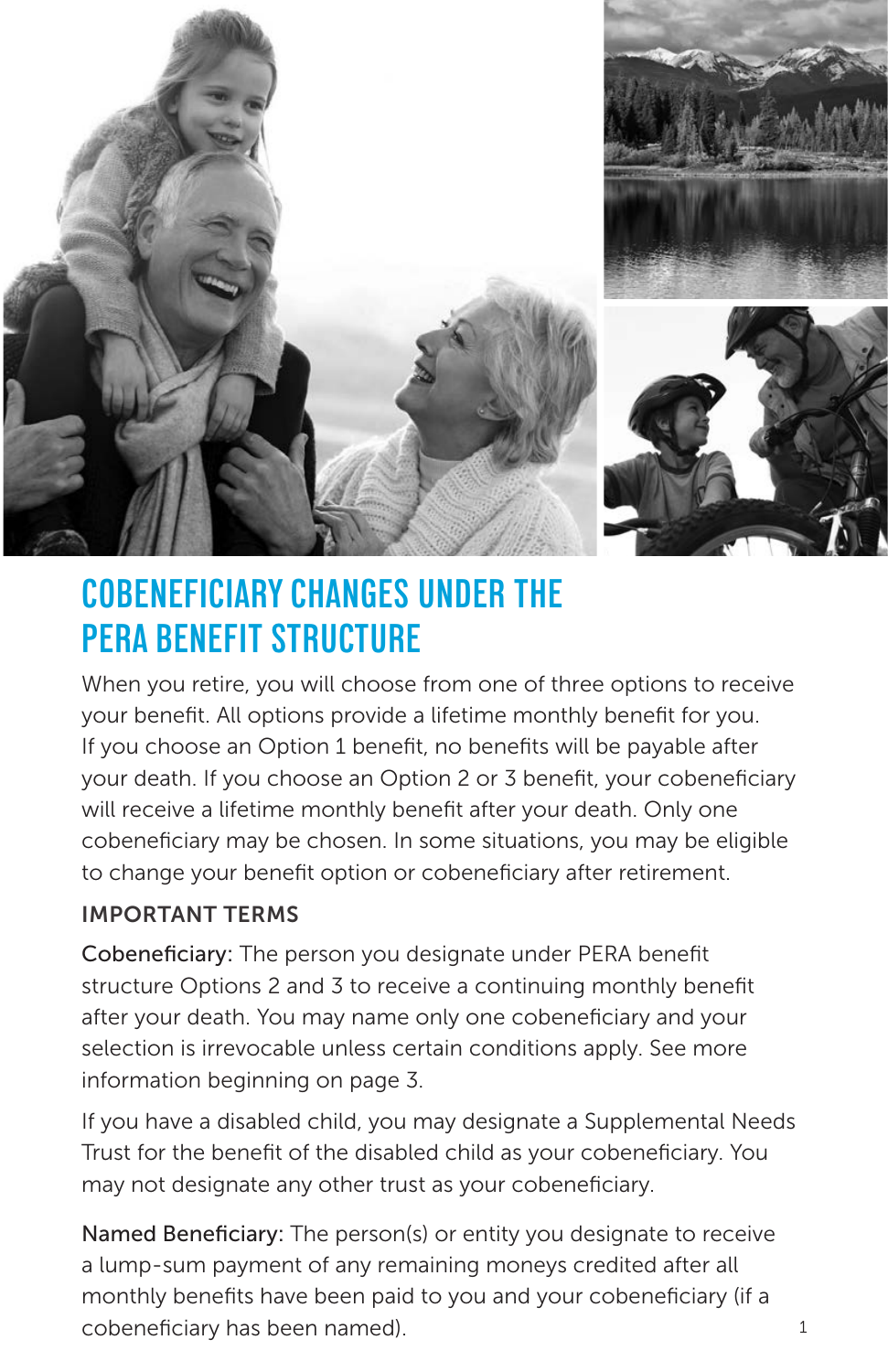#### BENEFIT OPTIONS

Option 1: This option provides you with a lifetime monthly benefit. Following your death, a single payment of any remaining balance in your Defined Benefit (DB) Plan account, plus a 100 percent match on the balance, will be made to your named beneficiary, or your estate if no named beneficiary exists. No further monthly benefits are payable.

Option 2: This option provides you with a lifetime monthly benefit. Following your death, your cobeneficiary will receive a lifetime monthly benefit equal to one-half of your benefit at the time of your death. If there is a DB Plan account balance remaining after the death of your cobeneficiary, a single payment of any remaining balance in your DB Plan account, plus a 100 percent match on the balance, will be made to your named beneficiary, or your cobeneficiary's estate if no named beneficiary exists. No further monthly benefits are payable.

Option 3: This option provides a lifetime monthly benefit. Following your death, your cobeneficiary will receive a lifetime monthly benefit equal to the monthly benefit you were receiving at the time of your death. If there is a DB Plan account balance remaining after the death of your cobeneficiary, a single payment of any remaining balance in your DB Plan account, plus a 100 percent match on the balance, will be made to your named beneficiary, or your cobeneficiary's estate if no named beneficiary exists. No further monthly benefits are payable.

#### DESIGNATING A SUPPLEMENTAL NEEDS TRUST

If you select your child as a cobeneficiary and that child is now the sole beneficiary of a Supplemental Needs Trust (as determined by law), contact PERA for information if you wish to change your cobeneficiary designation to the Supplemental Needs Trust.

#### CHANGES WITHIN 60 DAYS OF RETIREMENT

After you retire, you may change your benefit option or your cobeneficiary within 60 days after your first benefit is issued. This change is retroactive to the effective date of retirement and will result in a benefit adjustment. Notify PERA in writing of the change you wish to make. After the 60 days, you may make changes only in certain situations as explained beginning on page 3.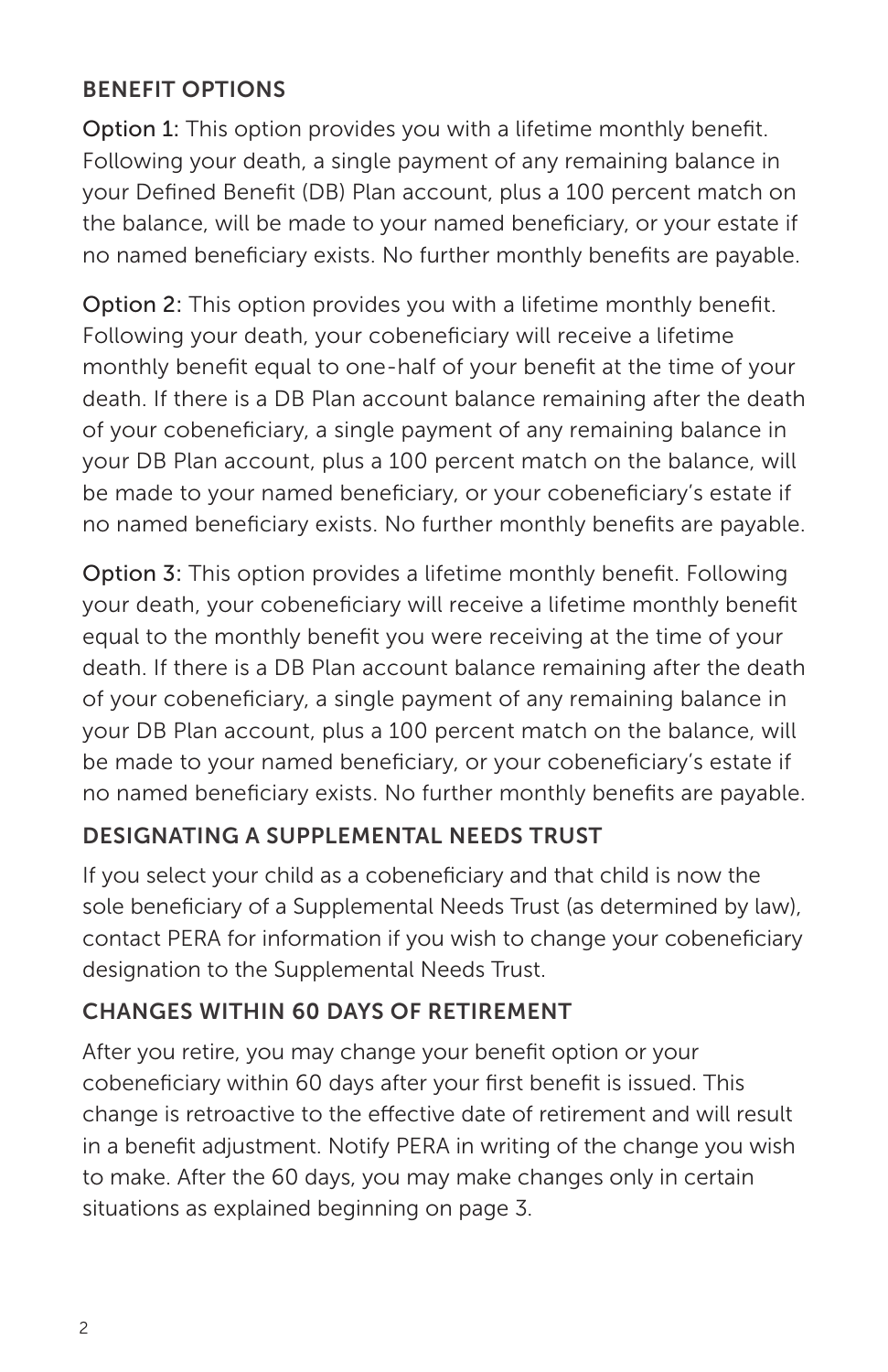#### CHANGES IF YOUR COBENEFICIARY DIES

If your effective date of retirement is on or after July 1, 1988, and you are receiving an Option 2 or 3 benefit, your benefit amount will increase if your cobeneficiary dies before you.

Your new benefit will be equal to your Option 1 amount, plus increases calculated on that amount since your date of retirement. The new benefit amount will be effective on the date of your cobeneficiary's death.

#### CHANGES AT OTHER TIMES

Regardless of when you retire, you are eligible to change your benefit option or cobeneficiary under certain circumstances.

#### Marriage and Civil Union

- » If you elected an Option 1 benefit and were not married at the time of retirement, and you later marry or become a partner in a civil union, you may name your new spouse as your cobeneficiary and select an Option 2 or 3 retirement benefit.\*
- » If you elect an Option 2 or 3 benefit at retirement with your spouse (through marriage or civil union) as cobeneficiary and your spouse dies, upon remarriage you may name your new spouse as cobeneficiary and select an Option 2 or 3 benefit.\*
	- *\* You may only designate your current spouse (through marriage or civil union) once, even if you revoke your decision within 60 days. If your current spouse predeceases you, and you subsequently remarry or become a partner in a civil union, you may select an Option 2 or 3 benefit and name your new spouse as your cobeneficiary.*

 *If you marry on or after January 1, 2011, changing your benefit option and naming your new spouse as the cobeneficiary is only allowed within 60 days of the date of marriage.*

*If you enter into a civil union on or after January 1, 2014, changing your benefit option and naming your new spouse is only allowed within 60 days of the date of civil union.*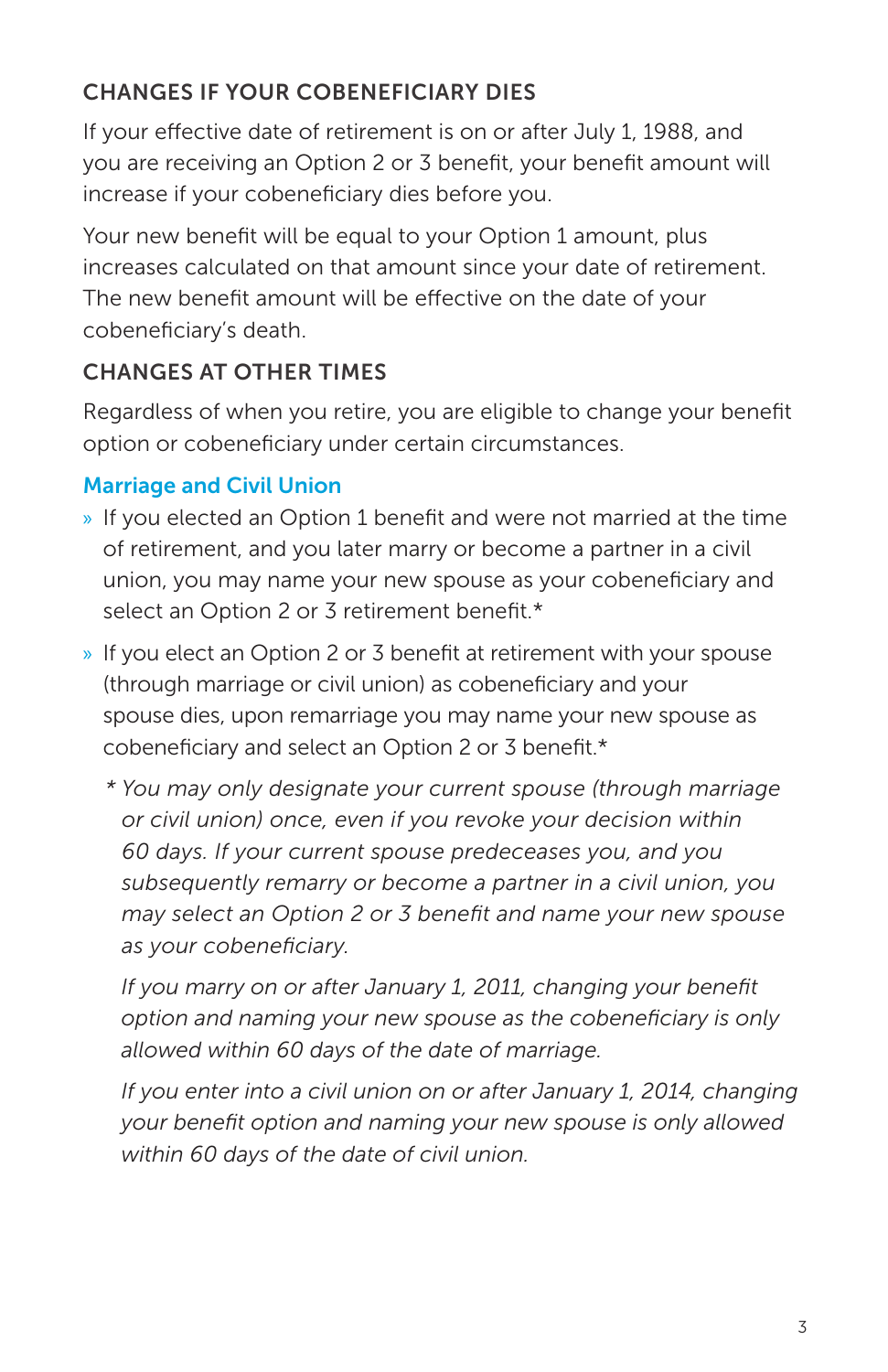#### **Divorce**

- » If you elect an Option 2 or 3 benefit at retirement with your spouse (through marriage or civil union) as cobeneficiary and you later divorce, you may change your cobeneficiary but not the option you selected, provided a change of cobeneficiary is ordered or allowed by a district court with jurisdiction over the divorce action.
- » If you elect an Option 2 or 3 benefit at retirement with your spouse (through marriage or civil union) as cobeneficiary and you later divorce, you may remove your cobeneficiary (and not name a new cobeneficiary), which causes you to revert to an Option 1 benefit. You may do this only if you meet the following conditions:
	- You retired on or after July 1, 1988;
	- You divorced on or after July 1, 2003; and
	- You were ordered or allowed by a district court with jurisdiction over the divorce action to remove your former spouse (through marriage or civil union) as cobeneficiary.

#### NAMING A NEW SPOUSE AS YOUR COBENEFICIARY

If you are eligible to name a new spouse as your cobeneficiary (see the "Marriage and Civil Union" and "Divorce" sections), selecting an Option 2 or 3 benefit and naming your new spouse as cobeneficiary will allow you to offer some financial protection to your new spouse, since it will provide a lifetime monthly benefit to that person after your death. Also, naming your spouse as your cobeneficiary will allow him or her to receive the premium subsidy for PERACare (PERA's Health Benefits Program) after your death. (If your spouse will not receive a benefit after your death, he or she may continue coverage in PERACare if already enrolled, but will not be eligible to receive the subsidy.)

When you name your new spouse as your cobeneficiary, the amount of your benefit may increase or decrease, depending on your ages and the benefit option you select. The amount of an Option 2 or 3 benefit is calculated based on the ages of you and your new cobeneficiary at the time of the change. The benefit amounts in the following examples reflect calculations for specific ages of the retiree and cobeneficiary; the benefit amount changes could be more or less depending upon ages. (There is no "average" percent change; contact PERA for an estimate.)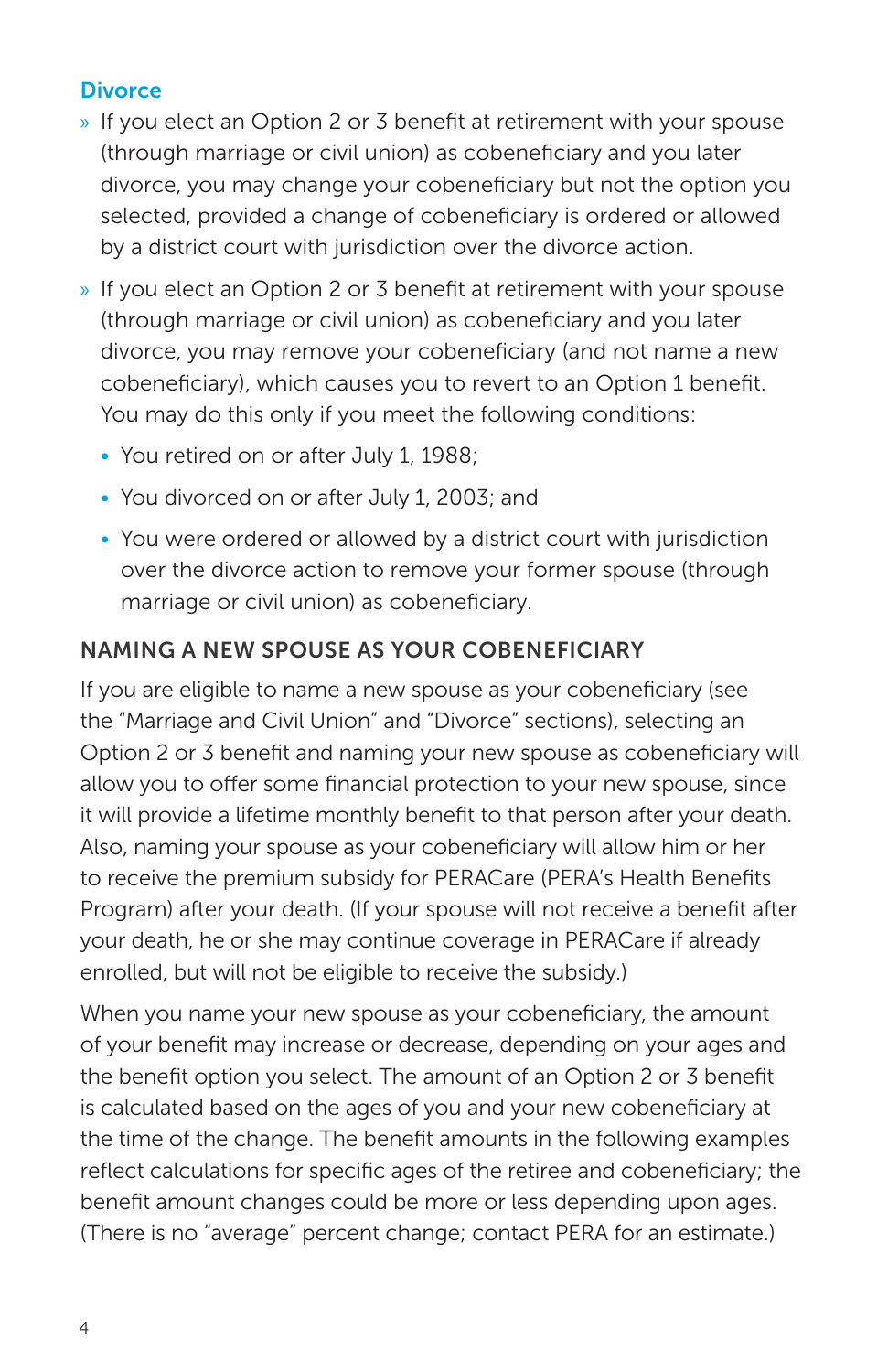#### Example 1:

George retired in February 1990. He was single at retirement, selected an Option 1 benefit, and receives a gross benefit of \$1,100 a month. George now marries Sally. If he changes his benefit option and names Sally as his cobeneficiary, his new benefit amounts will be:

» With Option 2: \$990

Sally will receive one-half of the benefit (\$495) upon George's death.

#### » With Option 3: \$900

Sally will receive the same amount upon George's death.

If George changes his benefit option to Option 3, his benefit will decrease from \$1,100 to \$900 a month. However, when George dies, Sally will receive a lifetime monthly benefit in the same amount (\$900) as George was receiving. She also will be eligible for benefit increases and for a subsidy toward her PERACare health care premium. If George keeps Option 1, the monthly benefit will stop when he dies, and Sally will not receive the PERACare health care premium subsidy.

If George chooses an Option 2 or 3 benefit, and Sally dies before him, his benefit will revert to the Option 1 amount.

#### Example 2:

When Ann retired in 1999, she selected an Option 2 benefit and named her husband Jim as her cobeneficiary. Jim died in 2001, and Ann's benefit reverted to Option 1. She is now planning to remarry. Ann will now have the choice of keeping her benefit under Option 1 or naming her new spouse as cobeneficiary under an Option 2 or 3 benefit within 60 days of the date of marriage.

If Ann chooses an Option 2 or 3 benefit, her new benefit amount will depend upon the ages of Ann and her new spouse.

Also, if her new spouse predeceases her, Ann's benefit will revert to the Option 1 amount. Her new spouse has the added advantage of continuing to receive the PERACare health care premium subsidy as an Option 2 or 3 benefit recipient.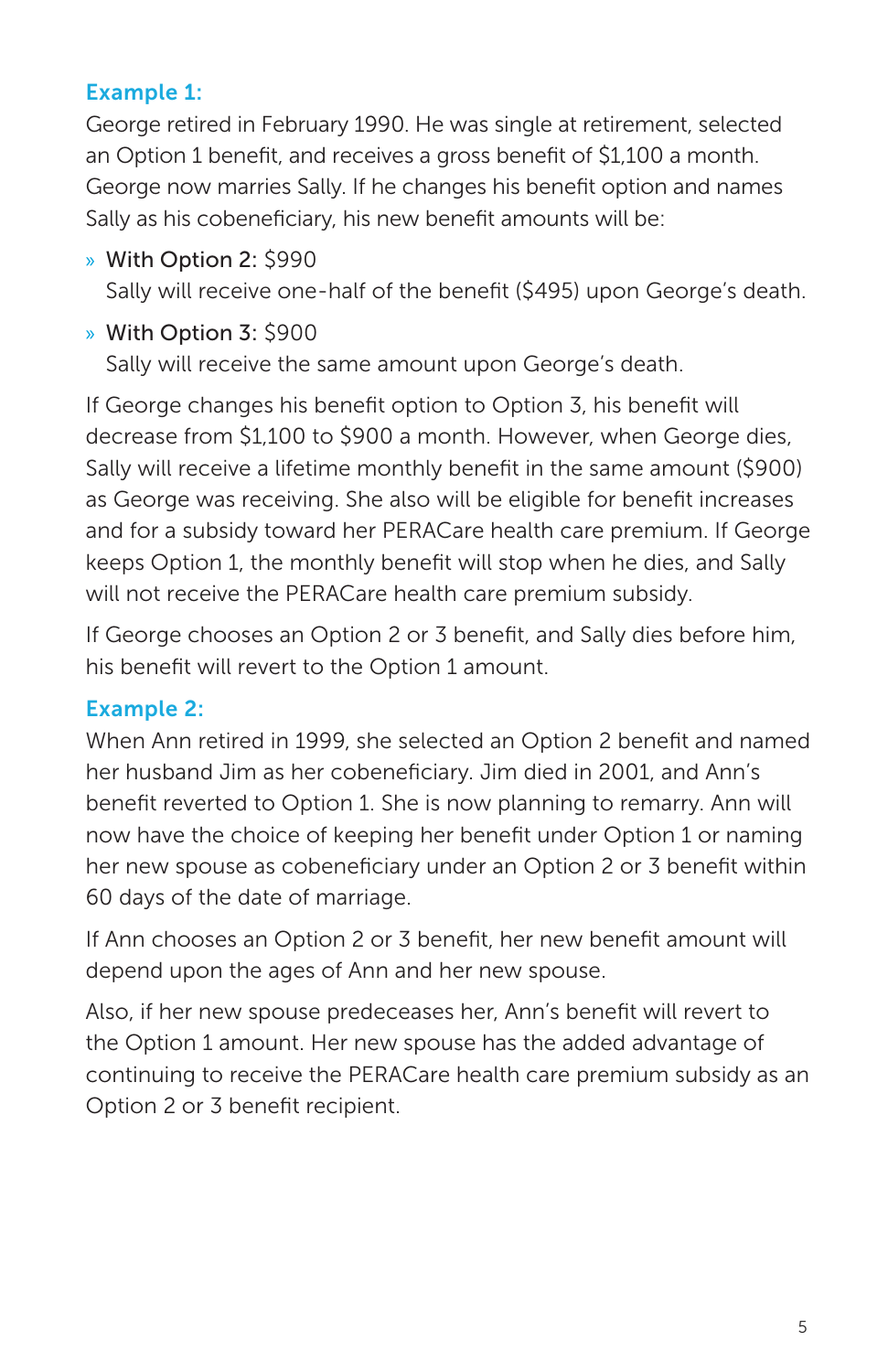

### **COBENEFICIARY CHANGES UNDER THE DPS BENEFIT STRUCTURE**

When you retire, you will choose from one of four options to receive your benefit. All options provide a lifetime monthly benefit for you. If you choose an Option A benefit, no benefits are payable after death. If you choose an Option B benefit, benefits continue to be payable through the end of the guarantee period either to you or upon your death, to your Option B beneficiary(ies). If you choose an Option P2 or P3 benefit, your cobeneficiary will receive a lifetime monthly benefit after your death. Only one cobeneficiary may be chosen. In some situations, you may be eligible to change your cobeneficiary selection after retirement.

**C** Under the DPS benefit structure, PERACare health care subsidies are only provided to retirees. Should your cobeneficiary receive your Option P2 or P3 benefit after your death, he/she will not receive a PERACare health care subsidy.

#### IMPORTANT TERMS

Cobeneficiary (Co-annuitant): The person you designate under DPS benefit structure Options P2 and P3 to receive a continuing monthly benefit after your death. You may name only one cobeneficiary and your selection is irrevocable unless certain conditions apply. See more information beginning on page 8.

If you have a disabled child, you may designate a Supplemental Needs Trust for the benefit of the disabled child as your cobeneficiary. You may not designate any other trust as your cobeneficiary.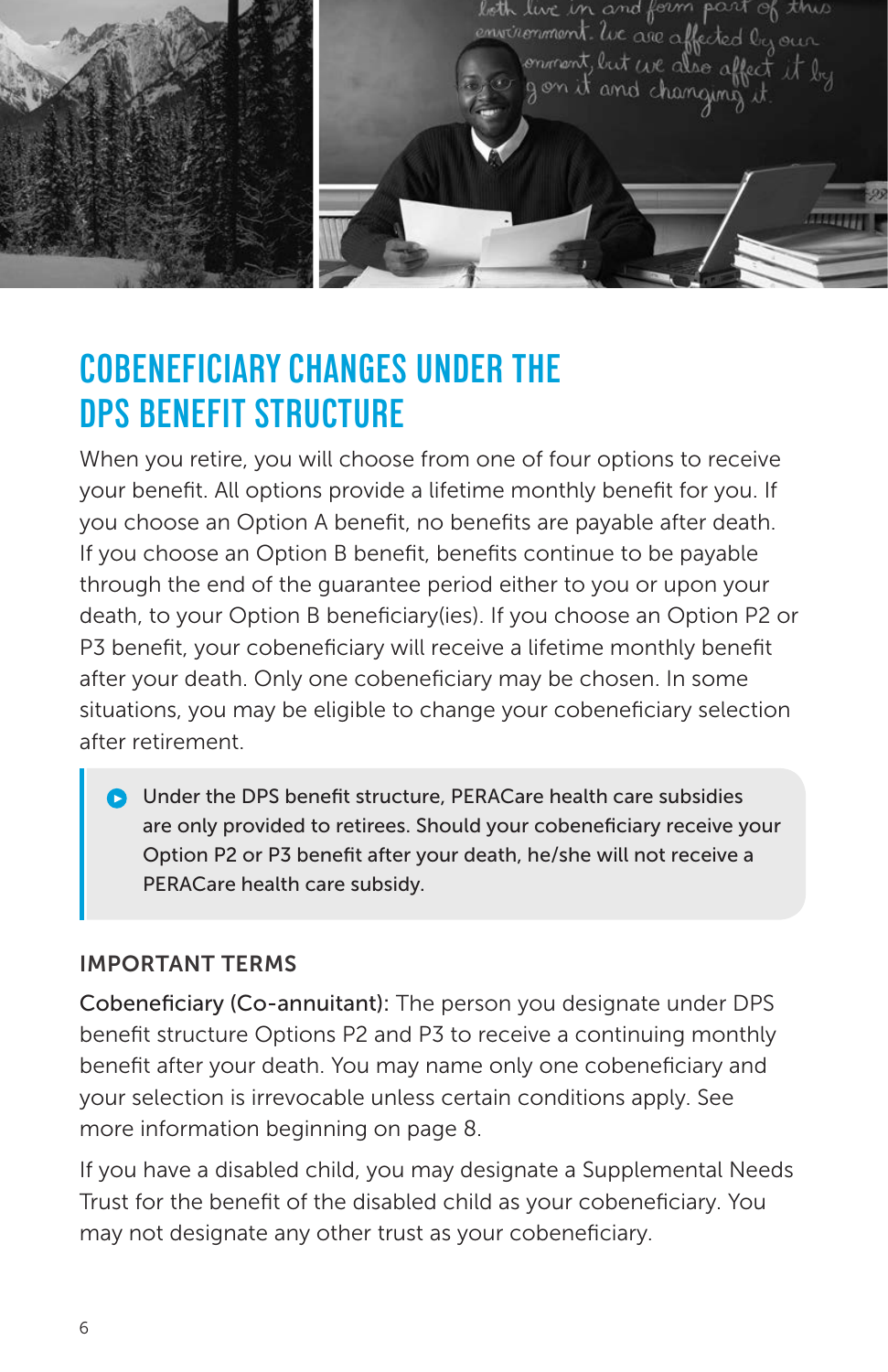Named Beneficiary: The person(s) or entity you designate to receive a lump-sum payment of any remaining moneys credited after all monthly benefits have been paid to you and your cobeneficiary (if a cobeneficiary has been named) if you choose an Option A, P2, or P3.

Option B Beneficiary(ies): The person(s) designated under Option B to receive the remainder of monthly benefits should you die before the end of the guaranteed period of payments.

#### BENEFIT OPTIONS

Option A: This option provides you with a lifetime monthly benefit. Following your death, a single payment of any remaining balance in your Defined Benefit (DB) Plan account, without a match, will be made to your named beneficiary, or your estate if no named beneficiary exists. No further monthly benefits are payable.

Option B: This option provides you with a lifetime monthly benefit. As part of the retirement calculation, your DB Plan account is annuitized to determine the guarantee payment period. If you die before the end of the guarantee period, your Option B beneficiary(ies) will receive your remaining monthly payments through the end of the guarantee period. If your Option B beneficiary(ies) receives a benefit after your death and dies before the end of the guarantee period, a single payment will be paid to the estate of the deceased beneficiary. If your Option B beneficiary(ies) predeceases you, you do not name any additional Option B beneficiary(ies), and you die before the end of the guarantee period, a single payment will be made to your estate. No further monthly benefits are payable.

Option P2: This option provides you with a lifetime monthly benefit. Following your death, your cobeneficiary will receive a lifetime monthly benefit equal to one-half of your benefit at the time of your death. If there is a DB Plan account balance remaining after the death of your cobeneficiary, a single payment of any remaining balance in your DB Plan account, without a match, will be made to your named beneficiary, or your cobeneficiary's estate if no named beneficiary exists. No further monthly benefits are payable.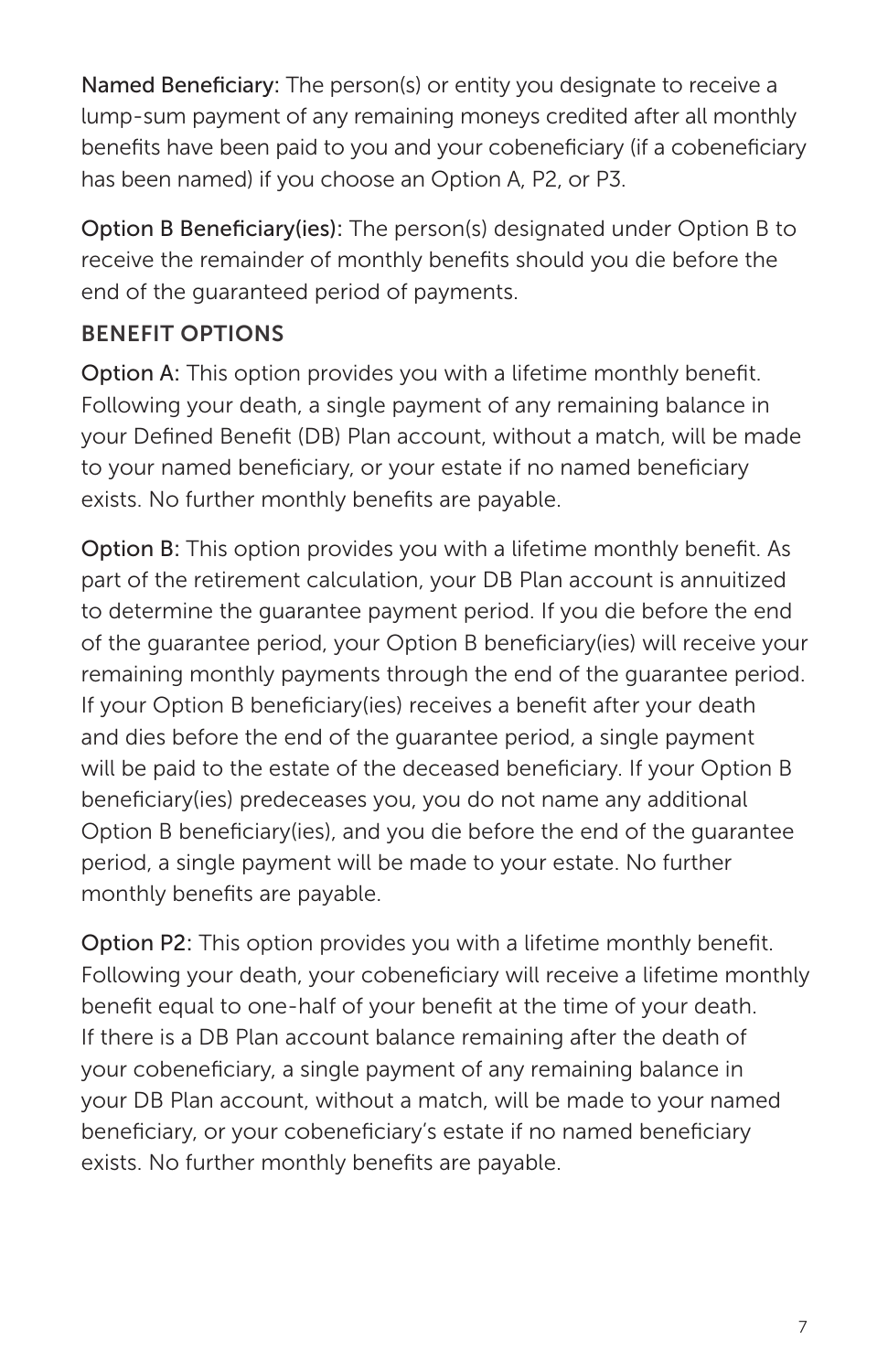Option P3: This option provides you with a lifetime monthly benefit. Following your death, your cobeneficiary will receive a lifetime monthly benefit equal to the monthly benefit you were receiving at the time of your death. If there is a DB Plan account balance remaining after the death of your cobeneficiary, a single payment of any remaining balance in your DB Plan account, without a match, will be made to your named beneficiary, or your cobeneficiary's estate if no named beneficiary exists. No further monthly benefits are payable. If you name someone other than your spouse (through marriage) who is more than 10 years younger than you as your cobeneficiary, the amount that continues to your cobeneficiary at your death could be limited in accordance with percentages required by Internal Revenue Code (IRC) regulations. For information about the percentages, please call PERA's Customer Service Center.

#### DESIGNATING A SUPPLEMENTAL NEEDS TRUST

If you select your child as a cobeneficiary and that child is now the sole beneficiary of a Supplemental Needs Trust (as determined by law), contact PERA for information if you wish to change your cobeneficiary designation to the Supplemental Needs Trust.

#### CHANGES BEFORE YOUR FIRST BENEFIT IS ISSUED

You may change your benefit option or cobeneficiary any time before the date your first benefit payment is issued. To change your cobeneficiary or benefit option, you must notify PERA in writing. After the date your first benefit payment is issued, you are not allowed to change your benefit option under Options A and B. Under Options P2 and P3, you may make changes only in certain situations as explained beginning below.

#### CHANGES IF YOUR COBENEFICIARY DIES

If you are receiving an Option P2 or P3 benefit, your benefit amount will increase if your cobeneficiary dies before you.

Your new benefit will be equal to your Option A amount, plus increases calculated on that amount since your date of retirement. The new benefit amount will be effective on the date of your cobeneficiary's death.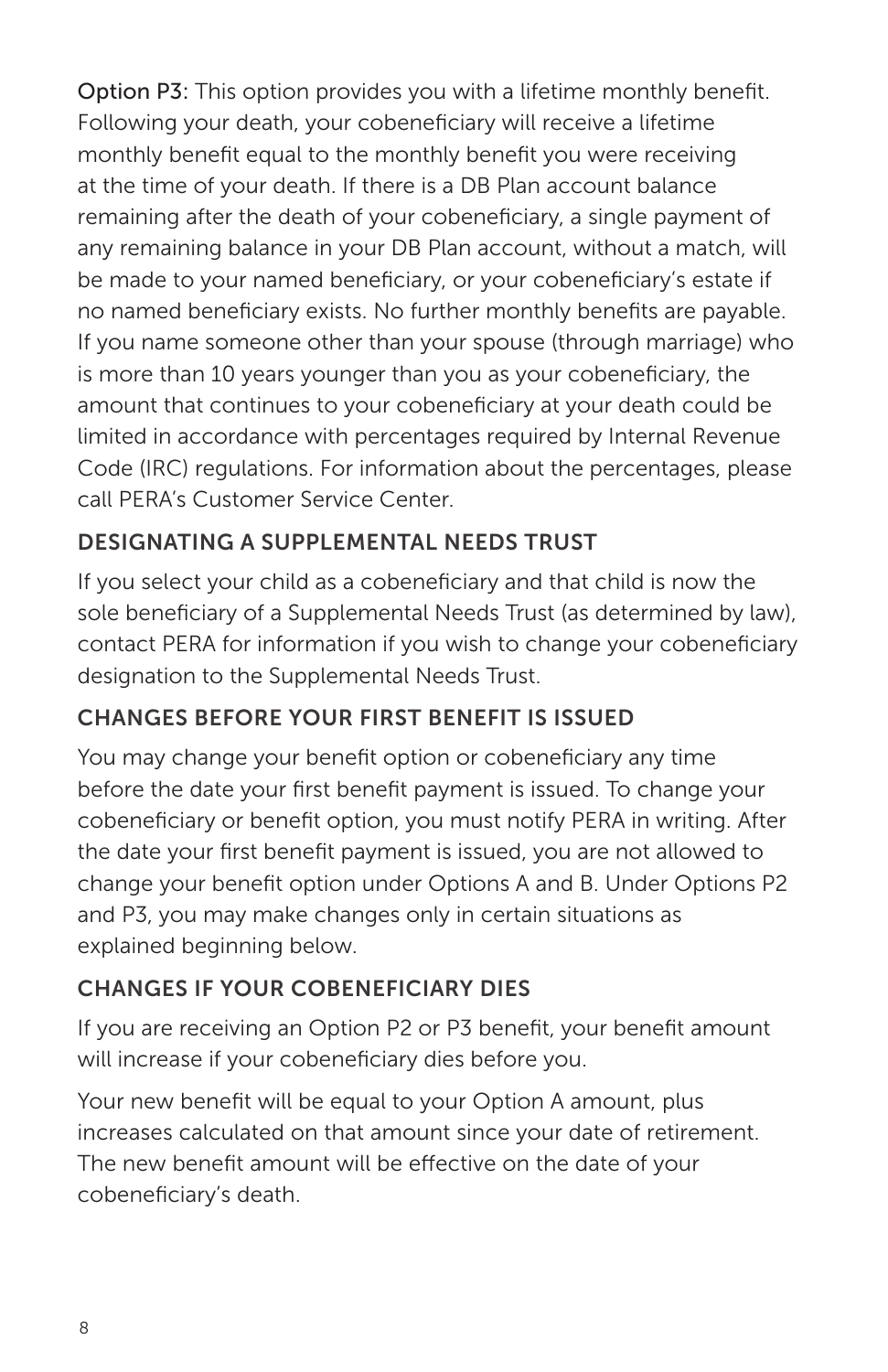

#### DIVORCE

Under Options P2 and P3, you may be allowed to revert your benefit to an Option A benefit, if you divorce and the district court with jurisdiction over the divorce action orders or allows you to remove your former spouse as cobeneficiary.

### **SUSPENDING RETIREMENT IN THE PERA BENEFIT STRUCTURE**

#### IF YOU SUSPENDED PERA RETIREMENT ON OR BEFORE DECEMBER 31, 2010

If you suspended retirement on or before December 31, 2010, and return to membership, you will make member contributions to PERA and earn service credit for this employment. If you have earned less than one year of service credit when you terminate employment and re-retire, PERA will refund your contributions and resume your benefit as originally calculated.

If you earn one year or more of service credit following a suspension of retirement, when you re-retire, PERA will recalculate your benefit to reflect your additional service credit and any change in your Highest Average Salary (HAS), and you may select a new benefit option and cobeneficiary. *Note*: Your new benefit will be calculated under the current HAS calculation, which could lower your retirement benefit instead of increasing it.

Call PERA's Customer Service Center if you would like a benefit estimate to determine if suspending your retirement would have an impact on your benefit amount.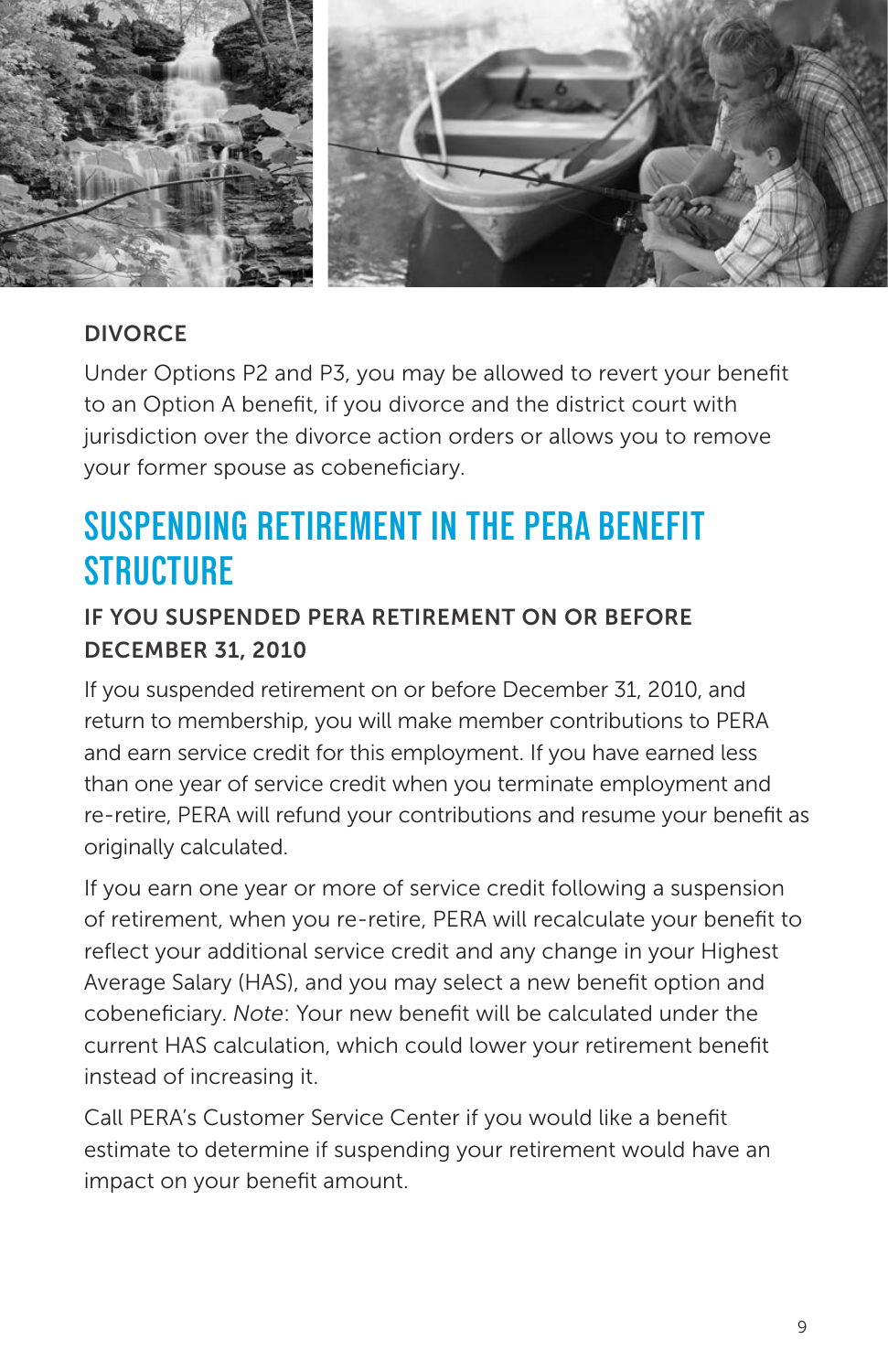#### SUSPENDING PERA RETIREMENT ON OR AFTER JANUARY 1, 2011

If you suspend retirement and return to membership on or after January 1, 2011, you will make contributions to PERA and earn service credit for this employment. If you have earned less than one year of service credit when you terminate employment and re-retire, PERA will refund your contributions and resume your benefit as originally calculated.

If you earn one year or more of service credit following a suspension of retirement, you will build a separate benefit. When you terminate employment, your original benefit will resume and you have the option to either refund your new account or receive a separate benefit based upon the plan provisions that governed your initial retirement benefit. You will be immediately eligible for a second benefit when you stop working, regardless of your age.

If you select a separate benefit, you may select a new option and/or cobeneficiary (if applicable), but your option and cobeneficiary must be the same for your original benefit and your new benefit segment.

You must wait a period of time as specified by state law from the date of re-retirement in order to be eligible for an annual increase. See the *Annual Increases* fact sheet for details.

**If you decide to suspend your retirement and return to work, you** must notify PERA in writing prior to the date of your re-employment. For more details, see the *Working After Retirement* booklet.

## **SUSPENDING RETIREMENT IN THE DPS BENEFIT STRUCTURE**

If you suspend retirement and return to membership, you will make contributions to PERA and earn service credit for this employment. If you have earned less than one year of service credit when you terminate employment and re-retire, PERA will refund your contributions and resume your benefit as originally calculated.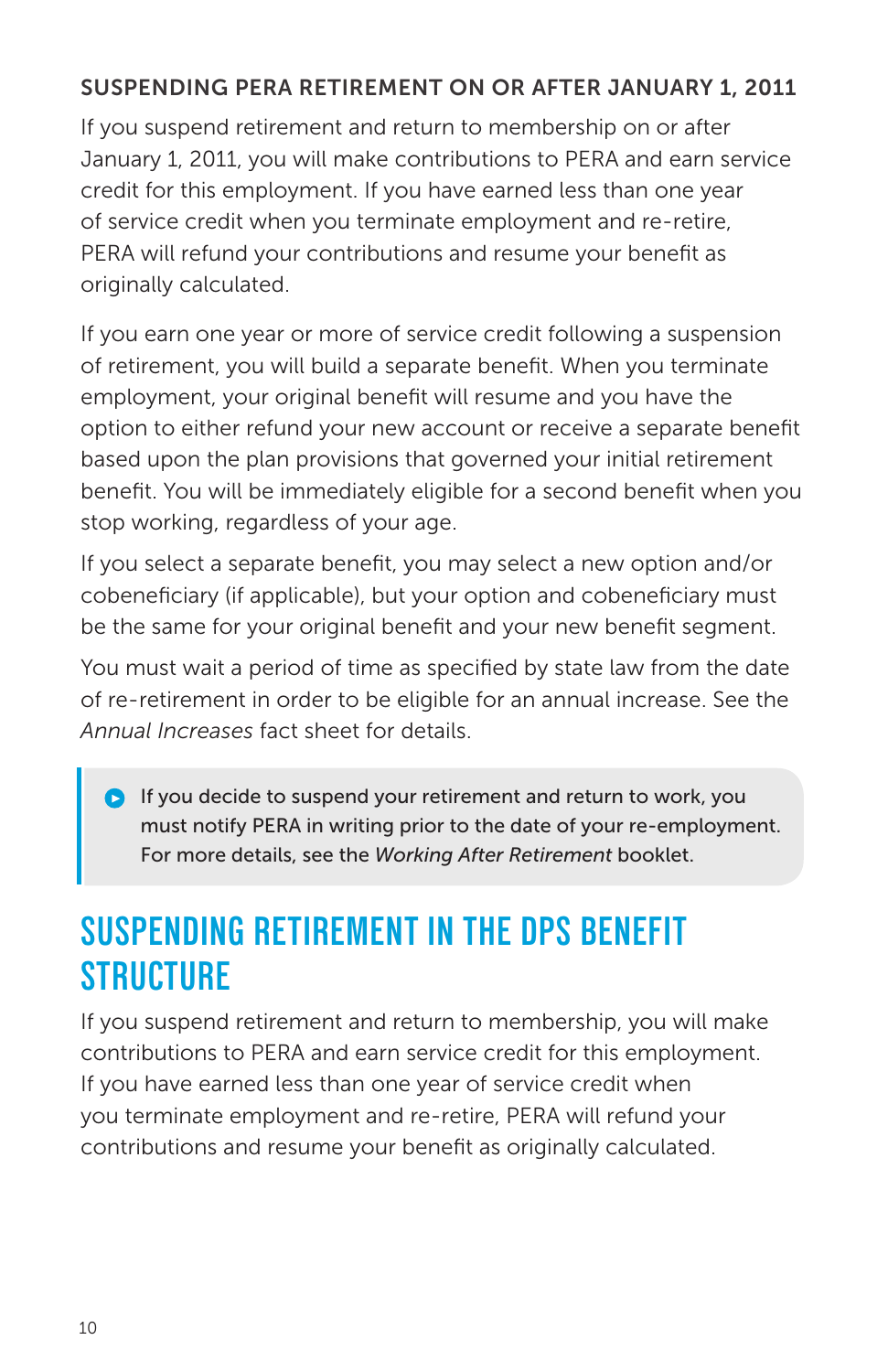If you earn one year or more of service credit following a suspension of retirement, you will build a separate benefit. When you terminate employment, your original benefit will resume and you have the option to either refund your new account or receive a separate benefit based upon the plan provisions that governed your initial retirement benefit. You will be immediately eligible for a second benefit when you stop working, regardless of your age.

#### IF YOU SUSPENDED DPS RETIREMENT ON OR BEFORE DECEMBER 31, 2010

If you suspended your retirement on or before December 31, 2010, and select a separate benefit upon re-retirement, the new benefit will be the same option and cobeneficiary (if applicable) that you originally selected for your first benefit. You are not allowed to select a new option or cobeneficiary.

#### SUSPENDING DPS RETIREMENT ON OR AFTER JANUARY 1, 2011

If you suspend your retirement on or after January 1, 2011, and select a separate benefit upon re-retirement, you may select a new option and/or cobeneficiary (if applicable) if you originally selected an Option A, P2, or P3 benefit, but your option and cobeneficiary must be the same for all benefit segments. If you originally selected any option other than A, P2, or P3, you may not change your option or your cobeneficiary upon re-retirement.

You must wait a period of time as specified by state law from the date of re-retirement in order to be eligible for an annual increase. See the *Annual Increases* fact sheet for details.

**If you decide to suspend your retirement and return to work, you** must notify PERA in writing prior to the date of your re-employment. For more details, see the *Working After Retirement* booklet.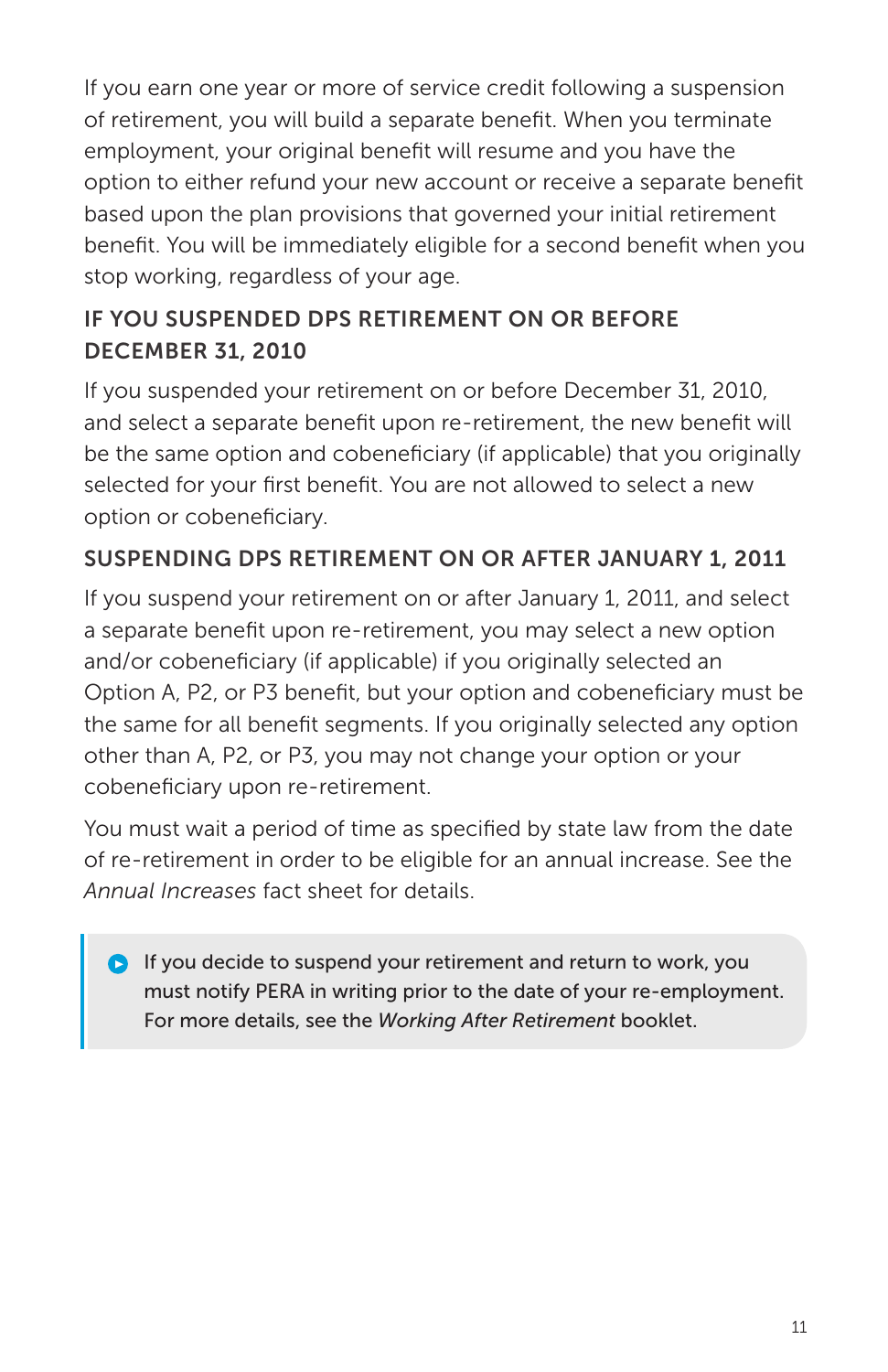## **HOW TO MAKE A CHANGE**

If you are eligible to change your benefit option and/or cobeneficiary, contact PERA for a benefit estimate. If your change requires a cobeneficiary, PERA needs to know the birthdate of your new cobeneficiary.

If you are making changes as described in the "Marriage and Civil Union" section under the PERA benefit structure, you must authorize the change within 60 days of the date of marriage or civil union. Copies of the following documents are required:

- » A completed and signed *Benefit Option Election Form* for either the PERA or DPS benefit structure.
- » Your new marriage or civil union certificate.
- » In the case of remarriage or new civil union, your previous spouse's death certificate.

If you need to make a benefit option or cobeneficiary change as a result of a divorce, contact PERA's Legal Department at 1-800-759-7372 ext. 6271 for more information.

## **ACCESSING YOUR PERA ACCOUNT**

You can access your personal PERA information by logging into your account through www.copera.org.

- » You need a User ID and password to access your account. If you have not yet set up your User ID and password, you will first need a PERA Personal Identification Number (PIN). You may request a PIN on PERA's website or by calling PERA's Customer Service Center.
- » You will then log in with your Social Security number (SSN) and PERA PIN.
- » After logging in, you will be prompted to create a user security profile with a User ID and password.
- » Once your user security profile is complete, you will use your User ID and password combination to access your account in the future.

If you have any questions about accessing your account, please call PERA's Customer Service Center at 1-800-759-7372.